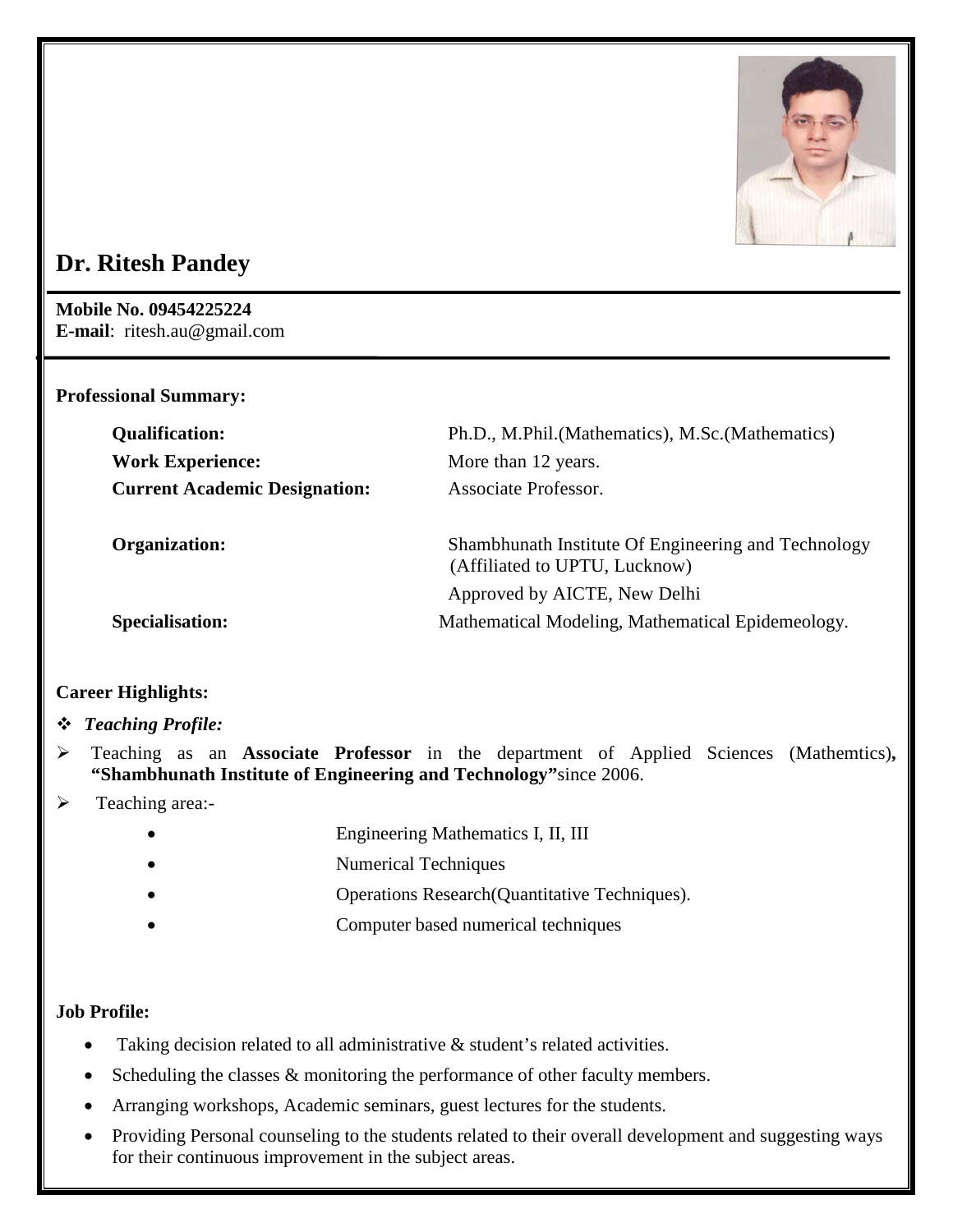- *Responsibilities Undertaken:*
	- Taken Classes in Engineering Mathematics , Opertions Reaearch and Numerical Techniques subject area.
	- Supervised the students in preparing reports, dissertations.
	- Arranged guest lectures & Academic seminars for the students.

## **Educational Qualification:**

- Completed Ph.D. in Mathematics from Department Of Mathematical Sciences A.P.S. University Rewa,Madhya Pradesh in 2014
	- **Title of the my Thesis is "Mathematical Models for the study transmission of certain vecor transmitted diseases"**
- $\triangleright$  M. Phil. in Mathemtics from Global Open University, Nagaland, in 2008.
- $\triangleright$  Master of Science in Mathematics from University of Allahabad, in 2004.
- $\triangleright$  Bachelor of Science in Mathematics, Physics and Chemestry from University of Allahabad, in 2002.

# **Life Membership of Inernational Mathemtical Societies:**

- Life Member of **Inernational Academy of Physical Sciences,Allahabad**since 2008. Life Membership No. N0821
- Life Member of **Ramanujan Mathematical Scociety,Thiruchirapalli**since 2012. Life Membership No.747.
- Life Member of **Indian Science Congress Association** since 2017. Life Membership No. L33632.

## **Visiting Student Summer Programme:**

 Successfully Participated in Visiting Student Summer Programme Held at **Harishchandra Research Institute,Allahabad** in june 2003.

# **Workshops and Conferences(Paper Presented):**

- Presented a paper entitled **Modeling of the spread of P.vivax and P.falsiparum malaria and controlled by larvivorous fish.** In the workshop of Latex and Scilab held at UGC Academic Staff College,University of Lucknow in November, 2011.
- Presented a paper entitled **Modeling and analysis of the spread of plasmodium Vivax and plasmodium falsiparum malaria**In the International conference **CONIAPS VIII** held at University of Petrolium and energy studies,Dehradun. InJune, 2011.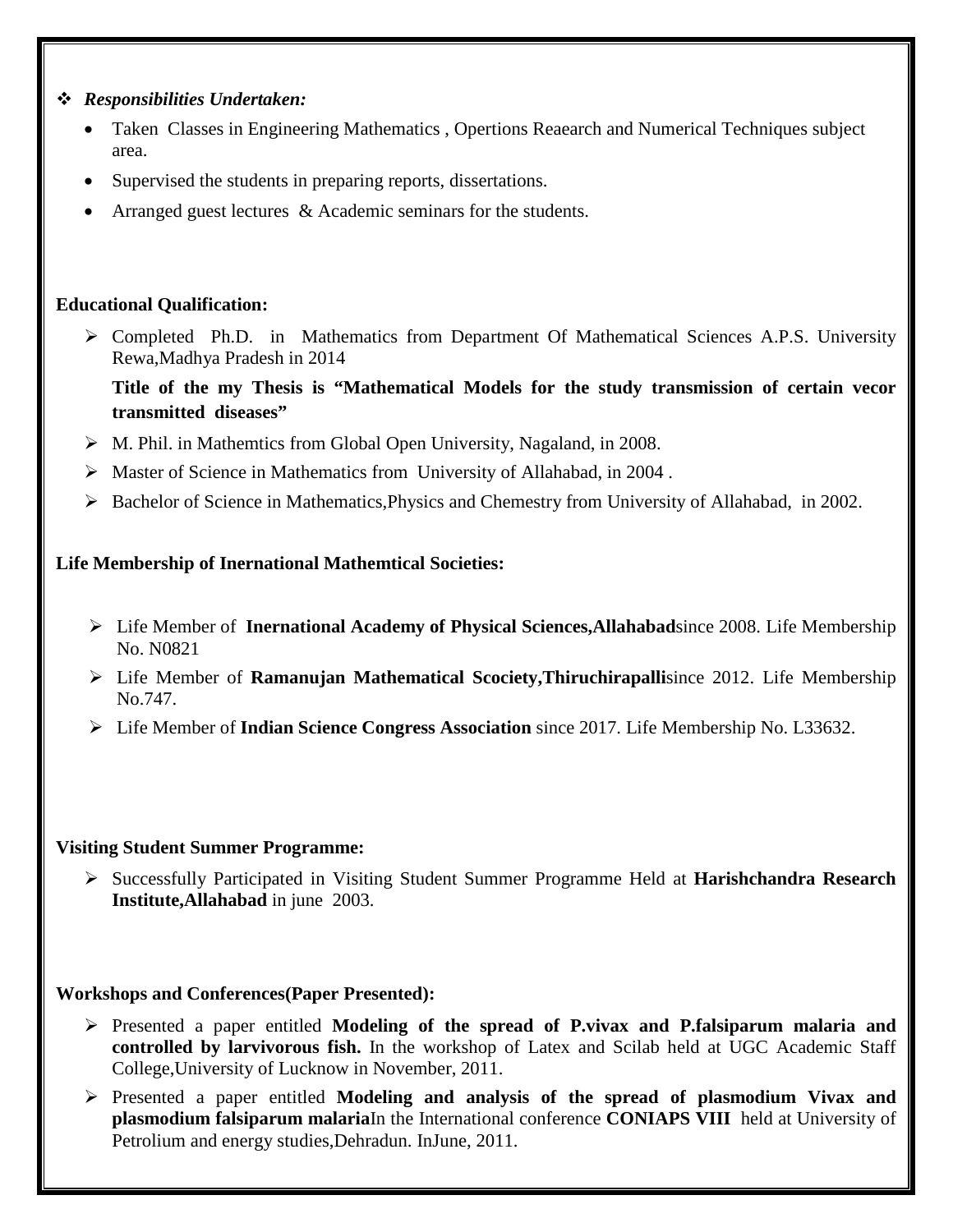- Presented a paper entitled **An special prey- predator Model** in the national conference held at ShriramMurtiSmarak College of Engineering and Technology,Bareiley in September, 2008.
- Presented a paper entitled **Mathematical Modeling of malaria transmission and chemical control** In the national conference of Differential Geometry and its applications (DGACON 2014) held at Department of Mathematics, University of Allahabad in December, 2014.
- Presented a paper entitled **Study of mathematical modeling of malaria transmission and control by**  use of larvivorous fish in the 17<sup>th</sup> International conference of International academy of Physical Sciences (CONIAPS XVII) held at University of Rajasthan, January, 2015.
- Presented a paper entitled **Study of mathematical modeling of malaria transmission and biological control with human related activities .** In the International conference on Recent Trends in Mathematics held at Department of Mathematics, University of Allahabad in July , 2015
- Presented a paper entitled **Study of mathematical modeling for malaria transmission and chemical control .** In the International conference on India Biodiversity meet-2015 held at Indian statistical Institute Kolkata in November 2015.
- Presented a paper entitled **Chemical control of malaria with human related activities: A mathematical modelling approach.** In CONIAPS XVIII held at Faculty of Science, University of Allahabad in December 2015.
- Presented a paper entitled **Mathematical modeling of malaria transmission and Chemical control with human related activities .** In the NNMCB The 2015 NNMCB national meeting held at CSIR-NCL and IISER Pune in December 2015.
- Presented a paper entitled **A delay mathematical modeling of malaria transmission and Chemical control** in the **CONIAPS XX 2017** an international conference held at department of mathematics, Faculty of Science, Osmania University, Hyderabad, Telangana July 2017.

#### **Workshops and Conferences(Attened):**

- Attended National conference on **Current Trends In Mathematics ,**held in DepartmentofMathematics,University Of Allahabad in August, 2002.
- Attended an International conference of **74thAnnual of Indian Mathematical Society**in the Department of Mathematics in University of Allahabad in Dec,2008.
- Atteneded an international conference **CONIAPS XIorganised by the IIDS, university of Allahabad** in February 2010
- Attended **CONIAPS XII** Organised by Department of Mathematics,University Of Rajasthan Jaipur in Dec, 2010.
- Attended **3rd National Symposium on Modern trends in differential geometry and mathematical modelling in biosciences,**organisedby department of mathematics university of lucknow in January 2011.
- Attended **CONIAPS XIV** Organised by SVNIT,Surat in dec 2011
- Attended **Advanced workshop on partial differential equations:Analysis and Applications (PDEAA-2013)** organised DST centre for interdisciplinary Mathematical Sciences and department of Mathematics, Faculty of Science, Banaras Hindu University in July 2013.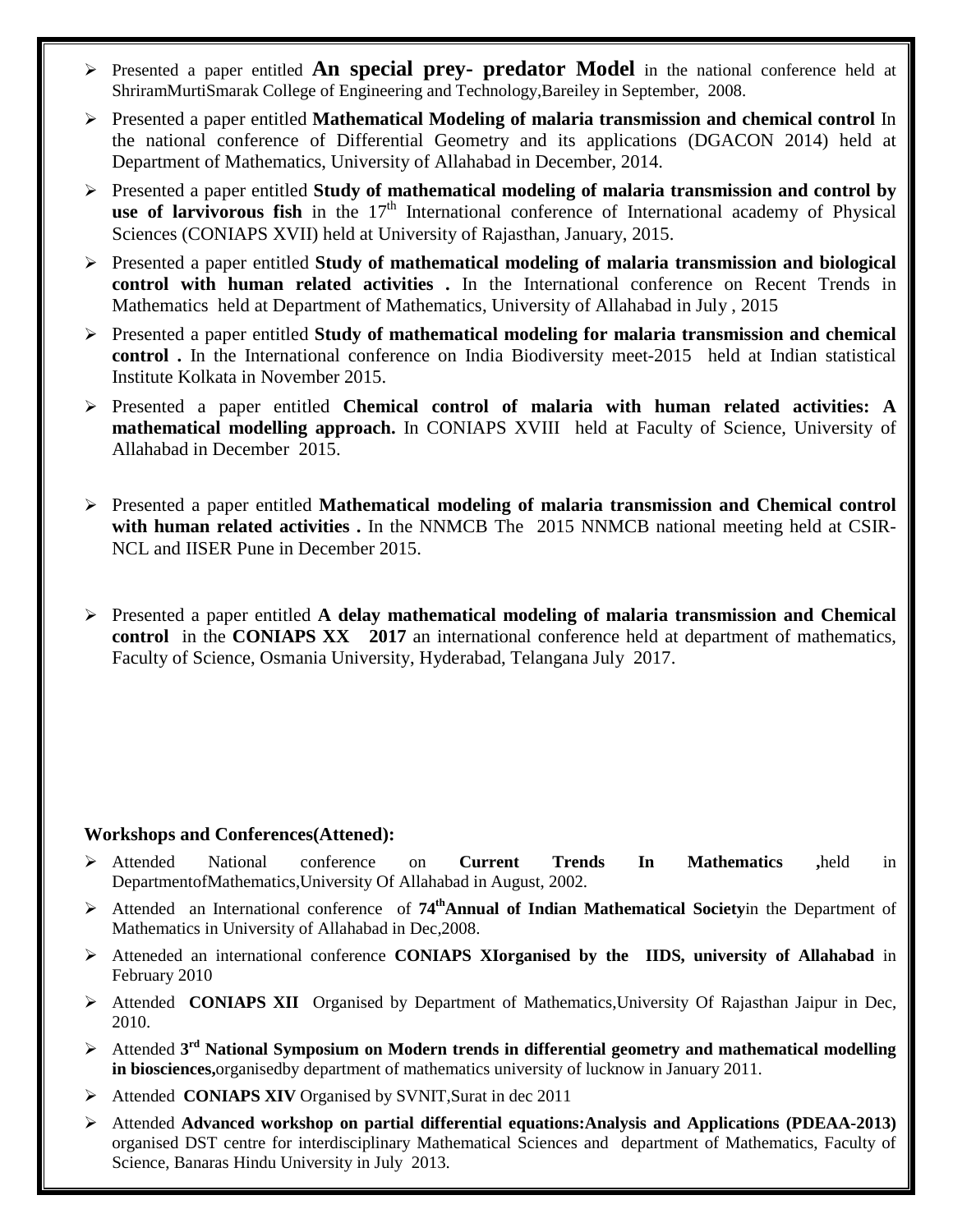Attended a **six days workshop on advanced level research workshop on Mathematical modelling of environmental, ecological and epidemiological systems(ALRWMMEEES) jointly** organised by department of mathematics IIT Bombay Department of mathematics, institute of science, BHU, Varanasi during the period august 24-29, 2016.

## **Invited Talk:**

Delivered a lecture in the Instructional Workshop on **R, SciLab and GAP** from  $7<sup>th</sup>$  to  $16<sup>th</sup>$  January 2015 in the Deapartment of mathematics and Statistics, SHIATS, Allahabad

## **Research Publications :**

Published a paper entitled *Mathematical Modeling of Malaria Transmission and Chemical Control*, in *JIAPS*,

Published a paper entitled *Mathematical Modeling of Malaria Transmission and Biological Control* in *Journal of Tensor Sosciety of India.*

Published a paper entitled *Modeling of Malaria Transmission and biological Control with human related Activities:A Mathematical Modeling Approach*, in *JIAPS*,

Communicated a paper *Mathematical Modeling of Malaria Transmission and Chemical Control with human related activities in National academic of Science Letters (An SCI Journol)*

#### **Personal Details:**

| Father's name:          | Late Shri.S.J.Pandey      |
|-------------------------|---------------------------|
| Mother's name           | Smt. YashwatiPandey       |
| Date of birth:          | $6^{\text{th}}$ June 1980 |
| <b>Mailing Address:</b> | 239/1L/2 TilakNager,      |
|                         | Allapur, Allahabad,       |
|                         | 211006                    |
|                         | India                     |
| Nationality:            | Indian                    |

#### **References:**

#### **Prof. P.N.Pandey**

Professor and Head, Department of Mathematics, University of Allahabad, Allahabad- U.P. India.

#### **Prof. R.N.Singh**

Professor, Department of MathematicalSciences,A.P.S. University,Rewa. Madhya Pradesh. India